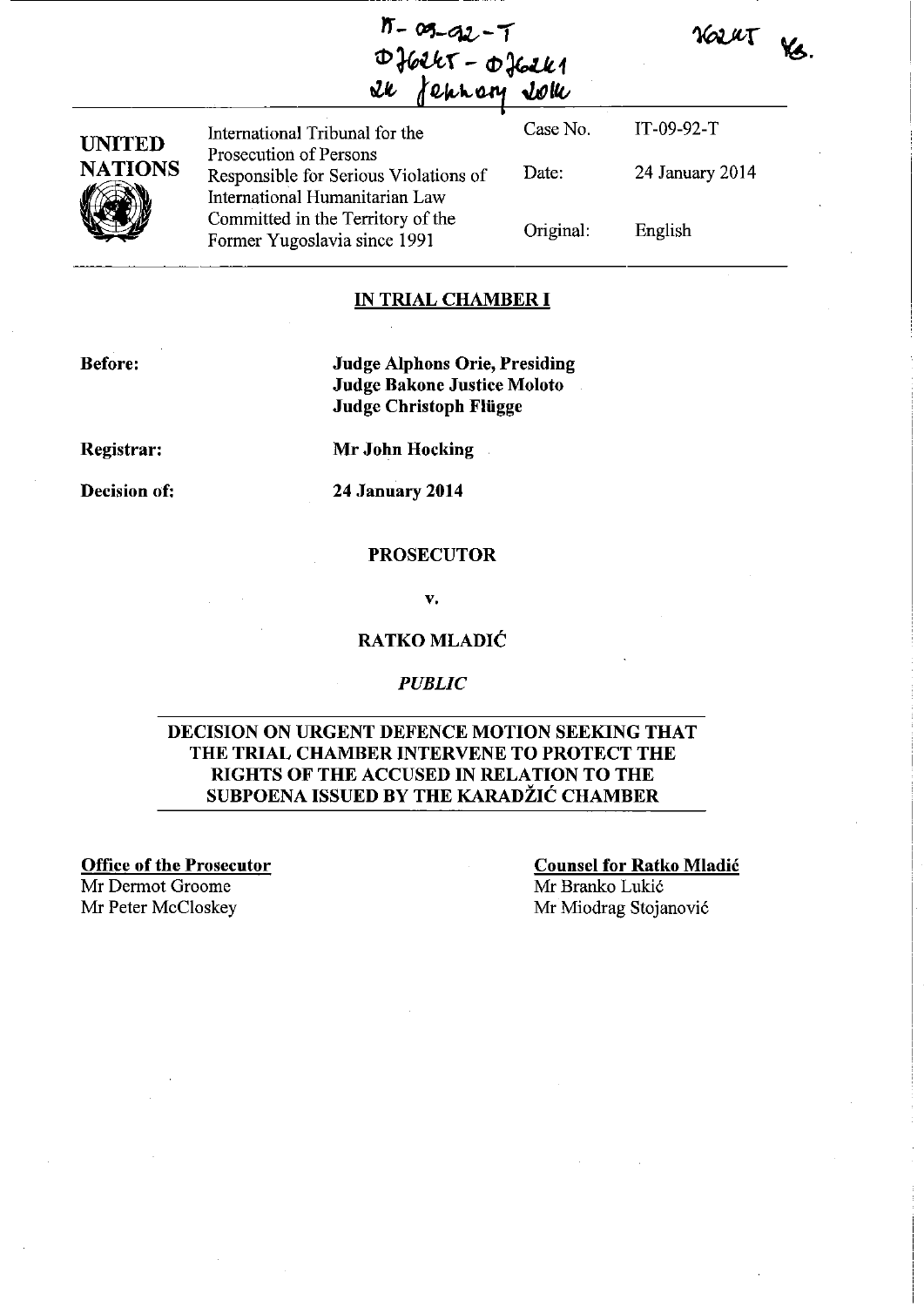$262$ 

### **I. PROCEDURAL HISTORY**

----------------

1. On 14 January 2014, the Defence filed an urgent motion seeking the Chamber's intervention in relation to a *subpoena ad testificandum* issued by the Trial Chamber in the case of *Prosecutor* v. Karadžić ("Karadžić Trial Chamber") compelling Mr Mladić to appear and testify in the proceedings against Mr Karadžić ("Motion").<sup>1</sup> The Prosecution responded to the Motion on 23 January 2014 ("Response"). $<sup>2</sup>$ </sup>

2. The Karadžić Trial Chamber issued a subpoena to Mr Mladić on 11 December 2013 ("Subpoena").<sup>3</sup> The Mladić Defence sought certification to appeal the subpoena decision, which the Karadžić Trial Chamber denied on 23 December 2013 ("Certification Decision").<sup>4</sup> Mr Mladić's testimony has been scheduled for 28 January 2014.<sup>5</sup> The Chamber notes that both the Prosecution and the Mladić Defence sought reconsideration of the Certification Decision before the Karadžić Trial Chamber.<sup>6</sup> The Karadžić Trial Chamber denied these motions for reconsideration.<sup>7</sup>

### **II. SUBMISSIONS OF THE PARTIES**

3. The Defence submits that Mr Mladić's medical condition requires the Chamber to intervene and protect his rights and the proper administration of justice.<sup>8</sup> The Defence seeks "a protective order enjoining Ratko Mladić's testimony [before the Karadžić Trial Chamber] and asking for the Appeals Chamber to consider this matter and hear the appeal that was intended by the Certification Motion".<sup>9</sup> The Defence further argues that the standard for medical fitness to testify as a witness is

9 **Motion, para. 14.** 

Urgent Defence Motion Seeking that the Trial Chamber Intervene to Protect the Rights of the Accused in Relation to the Subpoena Issued by the Karadžić Chamber, 14 January 2014.

<sup>2</sup>  Prosecution Response to urgent Defence Motion Seeking That the Trial Chamber Intervene to Protect the Rights of the Accused in Relation to the Subpoena Issued by the *Karadzic* Chamber, 23 January 2014.

 $\overline{\mathbf{3}}$ *Prosecutor* v. *Karadiic,* Case No. IT-9S-S/IS-T, Subpoena ad Testificandum, II December 2013; see also Prosecutor v. Karadžić, Case No. IT-95-5/18-T, Decision on Accused's Motion to Subpoena Ratko Mladić, 11 December 2013 ("Subpoena Decision").

<sup>4</sup>  *Prosecutor v. Karadžić*, Case No. IT-95-5/18-T, Decision on Mladić Request for Certification to Appeal Subpoena Decision, 23 December 2013.

 $\overline{5}$ *Prosecutor* v. *Karadiic,* Case No. IT-9S-S/IS-T, Notice to the Registrar on Dates of Testimony for General Ratko Mladi6, S January 2014.

<sup>6</sup>  *Prosecutor v. Karadžić, Case No. IT-95-5/18-T, Mladić Urgent Motion for Reconsideration of Decision on Motion* for Certification to Appeal, 14 January 2014; *Prosecutor* v. *Karadii6,* Case No. IT-9S-SI18-T, Urgent Prosecution Motion for Reconsideration of Decision on Mladić Request for Certification to Appeal Subpoena Decision, 15 January 2014. The Mladić Defence also requested the Karadžić Trial Chamber to order a medical examination of Mr Mladić to determine his fitness to testify.

<sup>7</sup>  Prosecutor v. *Karadžić*, Case No. IT-95-5/18-T, Decision on Urgent Motion for Reconsideration of Decision Denying Mladi6 Request for Certification to Appeal Subpoena Decision, 22 January 2014.

Motion, paras 12-14.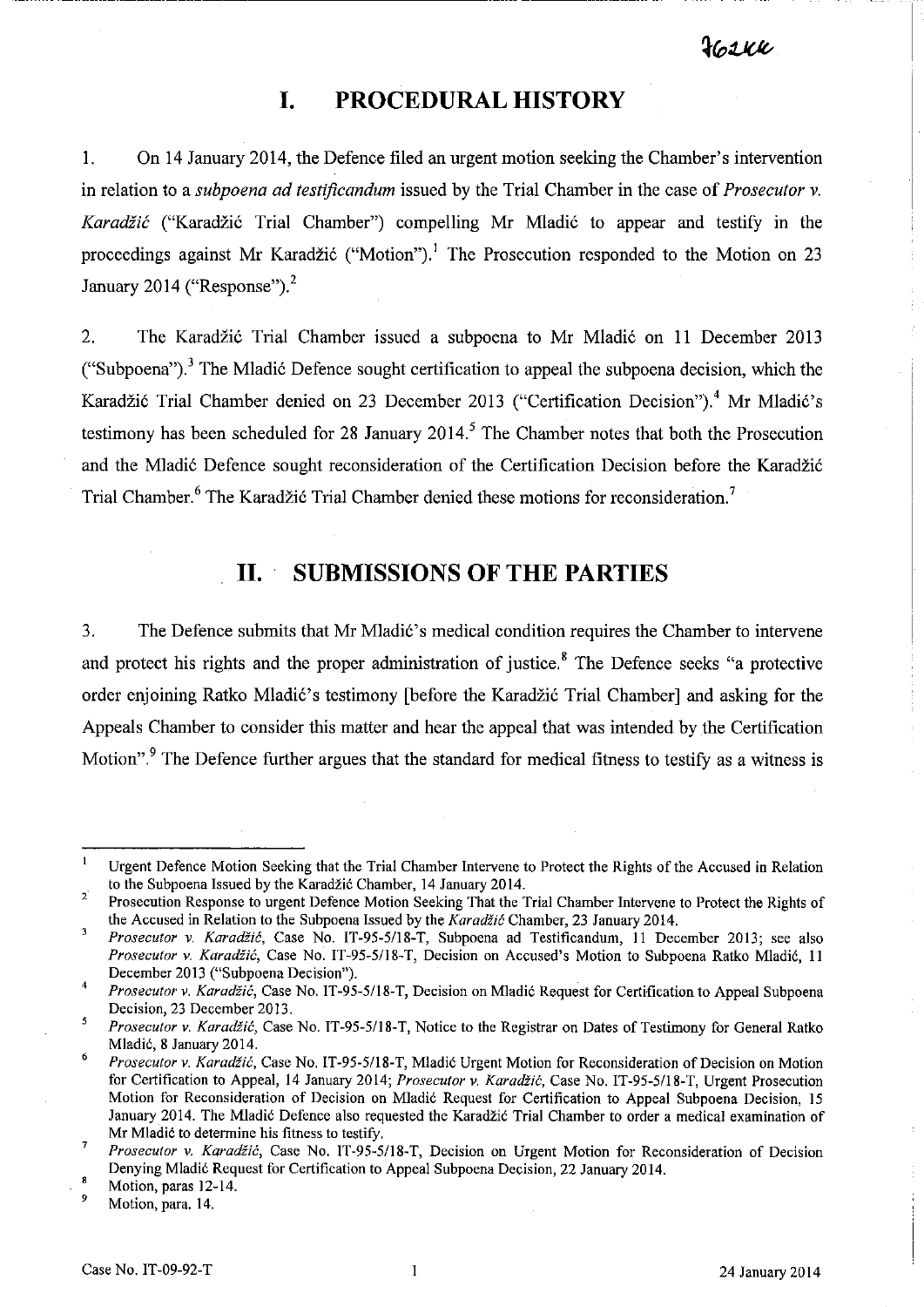--- ---------

different from the standard to determine medical fitness to stand or attend trial and, therefore, requests a medical examination in this regard.<sup>10</sup>

4. The Prosecution opposes the Motion. It submits that while the Chamber has a role in protecting Mladić's rights in his trial, the remedy sought by the Motion is outside the Chamber's remit.<sup>11</sup> The Prosecution argues that the Defence's distinction between medical fitness to stand trial and medical fitness to testify is without legal basis.<sup>12</sup>

### **III. APPLICABLE LAW**

5. Article 20 (l) of the Statute of the Tribunal provides that:

The Trial Chambers shall ensure that a trial is fair and expeditious and that proceedings are conducted in accordance with the rules of procedure and evidence, with full respect for the rights of the **accused and due regard for the protection** of victims **and witnesses,** 

6. Rule 54 of the Tribunal's Rules of Procedure and Evidence ("Rules") provides that at the request of either party or *proprio motu,* a Judge or a Trial Chamber may issue such orders, summonses, subpoenas, warrants and transfer orders as may be necessary for the purposes of an investigation or for the preparation or conduct of the trial.

# **IV. DISCUSSION**

7. The Defence requests that the Chamber "certify the matter for an immediate appeal".<sup>13</sup> The Chamber understands this to mean that the Defence requests the Chamber to override or reconsider the Karadžić Trial Chamber's Certification Decision. The Defence does not submit any legal basis in respect of the competency of the Chamber to intervene in proceedings of another Chamber. The Chamber finds that it is not competent to reconsider the decisions of another Chamber and, therefore, denies this part of the Motion.

8. In relation to the request to order a medical examination of Mr Mladić in order to determine his fitness to testify as a witness in other proceedings, the Chamber notes that the Subpoena orders Mr Mladić "to appear to testify [...] *or to show good cause why this subpoena cannot be complied* with".<sup>14</sup> Therefore, any issue related to whether or not good cause has been shown in respect of Mr Mladić's health as an obstacle to appearing and testifying will in this context be dealt with by the

<sup>&</sup>lt;sup>10</sup> Motion, paras 14-15.<br><sup>11</sup> Response, para. 1.<br><sup>12</sup> Bertaman para. 2.

**<sup>12</sup>Response, para, 2,** 

**<sup>13</sup>Motion, 'Conclusion',** 

Subpoena, p. 2 (emphasis added).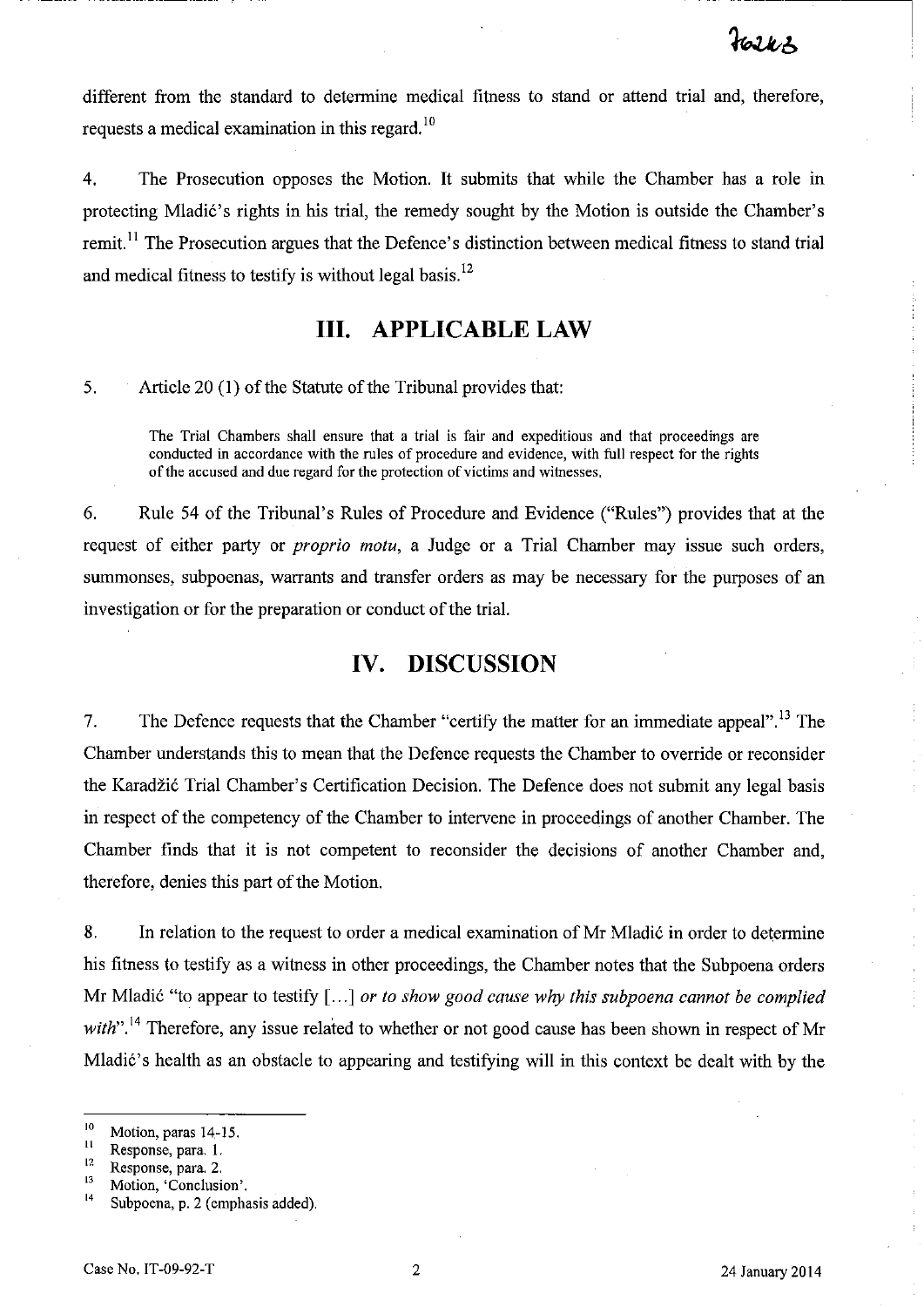competent authority, which is the authority that issued the subpoena. This includes the determination whether a medical examination should be ordered to further investigate the claim of ill health. Accordingly, the Chamber finds that it is the Karadžić Trial Chamber, and not this Chamber, that is competent in this respect and will deny this part of the Motion.

9. In relation to the request to enjoin the testimony of Mr Mladić before the Karadžić Trial Chamber, the Defence does not point to any legal basis for doing so. Under Rule 54 of the Rules, a Chamber may issue such orders as may be necessary for the conduct of the trial. The Chamber would thus have to determine that it is necessary for the conduct of a fair trial against Mr Mladić that he is not forced to appear and be examined as a witness in the *Karadžić* proceedings. Mr Mladić has access to various remedies before the Karadžić Trial Chamber, including, but not limited to: seeking reconsideration of relevant decisions in this context, seeking certification to appeal such decisions, seeking postponements of his testimony, or seeking adjusted sitting times for his testimony. **In** addition, Rule 90 (E) gives him the right to refuse to answer questions if the answer would tend to be self-incriminatory. The Karadzi6 Trial Chamber also made it clear that it is cognisant of the fact that Mr Mladić is currently on trial.<sup>15</sup> Lastly, there is a strong suggestion in the Rules that in an intra-Tribunal situation of obtaining the testimony of a person under the authority ofthe Tribunal, as is the case here, there is no need for an involvement of the Chamber seised of the proceedings in respect of this person in order to protect his rights. 16 Under these circumstances, the Chamber finds that it is not necessary for the conduct of the trial of Mr Mladić to intervene with his upcoming testimony before the Karadžić Trial Chamber.<sup>17</sup>

<sup>&</sup>lt;sup>15</sup> Subpoena Decision, para. 23.

<sup>16</sup> This follows *a contrario* from Rule 75 *bis* of the Rules, which concerns the obtaining of testimony of Tribunal accused or convicted from external entities and involves the involvement of a Tribunal Judge, see Rule 75 *bis* (G).

<sup>&</sup>lt;sup>17</sup> The Chamber will not address whether such an order, if issued, would have any binding effect on the Karadžić Trial Chamber.